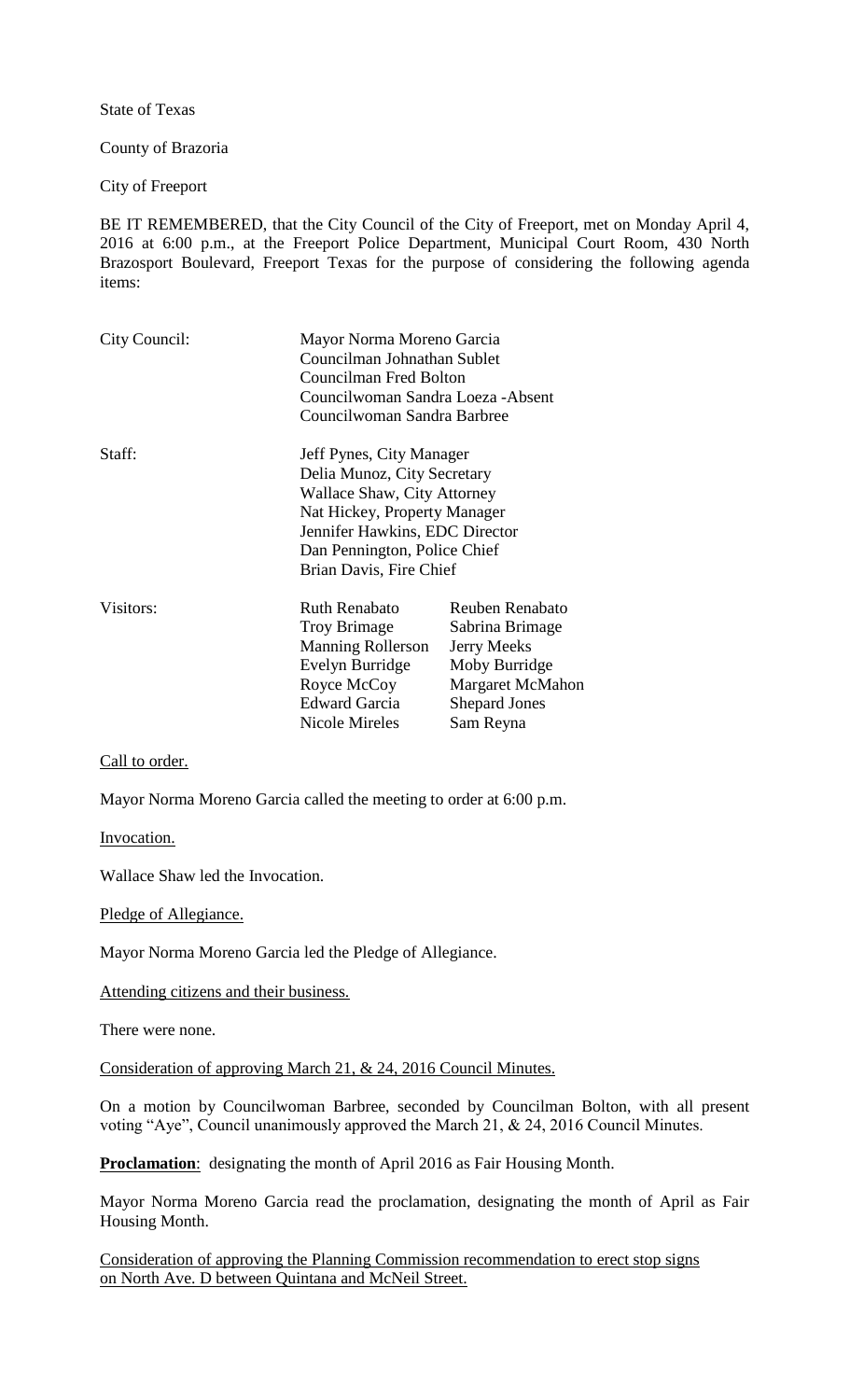On a motion by Councilman Sublet, seconded by Councilwoman Barbree, with all present voting "Aye", Council unanimously approved the Planning Commission's recommendation to erect stop signs on north Ave. D between Quintana and McNeil Street.

Consideration of approving the Planning Commission recommendation to erect stop signs on 8th Street and Magnolia, making it a 4 way stop sign intersection.

On a motion by Councilwoman Barbree, seconded by Councilman Sublet, with all present voting "Aye", Council unanimously approved the Planning Commission's recommendation to erect stop signs on 8th Street and Magnolia, making it a 4 way stop sign intersection.

Consider, review and discuss a survey and appraisal of all that certain 0.741 acre of land ; Front Street in selling such property to the only adjoining property owner.

On a motion by Councilman Sublet, seconded by Councilman Bolton with all present voting "Aye", Council unanimously approved a survey and appraisal of all that certain 0.741 acre of land ; Front Street in selling such property to the only adjoining property owner.

Consideration of approving and closing the right of way on South Front Street and the ½ East Side of Block l, Lots 7-12, Velasco Townsite.

This item was reagendaed.

Consideration of approving and releasing the City's interest in trust property on Block 2, Lot 40 & SE 2.98 ft of Lot 39, Riverside Terrace, known as 1901 North Ave. H, Tax Id.

Died for lack of a motion.

Consideration of approving and releasing the City's interest in trust property on Block 37, Lt 13, Velasco Townsite, known as 623 South Ave. H., Tax Id. 8110-0410-000.

Died for lack of a motion.

Consideration of approving and releasing the City's interest in trust property on Block 8, Lot 3 & 4, Velasco Townsite, known as 106-108 South Ave. B, Tax Id 810-0090-000.

Died for lack of a motion.

Consideration of approving and awarding a bid to Signal Electronics, authorizing the City Manager or his designee to negotiate a contract with the successful bidder and authorize the Mayor and City Secretary, respectively to executive and attest such contract to install license plate reader (LPR) equipment at four locations in the City of Freeport. The cost of this contract is \$290,019.05 of which 75% will be reimbursed by FEMA.

On a motion by Councilwoman Barbree, seconded by Councilman Sublet, with all present voting "Aye", Council approved awarding a bid to Signal Electronics, authorizing the City Manager or his designee to negotiate a contract with the successful bidder and authorize the Mayor and City Secretary, respectively to executive and attest such contract to install license plate reader (LPR) equipment at four locations in the City of Freeport. The cost of this contract is \$290,019.05 of which 75% will be reimbursed by FEMA. Councilman Bolton opposed.

Consideration of approving Ordinance No. 2016-2112 prohibiting the use designated groundwater from beneath certain property located at and around 427 and 435 Commerce Street in Freeport Texas and supporting certification of a Municipal Setting Designation by the Texas Commission on environmental quality; providing a penalty clause, and providing an effective date.

On a motion by Councilman Bolton, seconded by Councilwoman Barbree, with all present voting "Aye", Council unanimously approved Ordinance No. 2016-2112 prohibiting the use designated groundwater from beneath certain property located at and around 427 and 435 Commerce Street in Freeport Texas and supporting certification of a Municipal Setting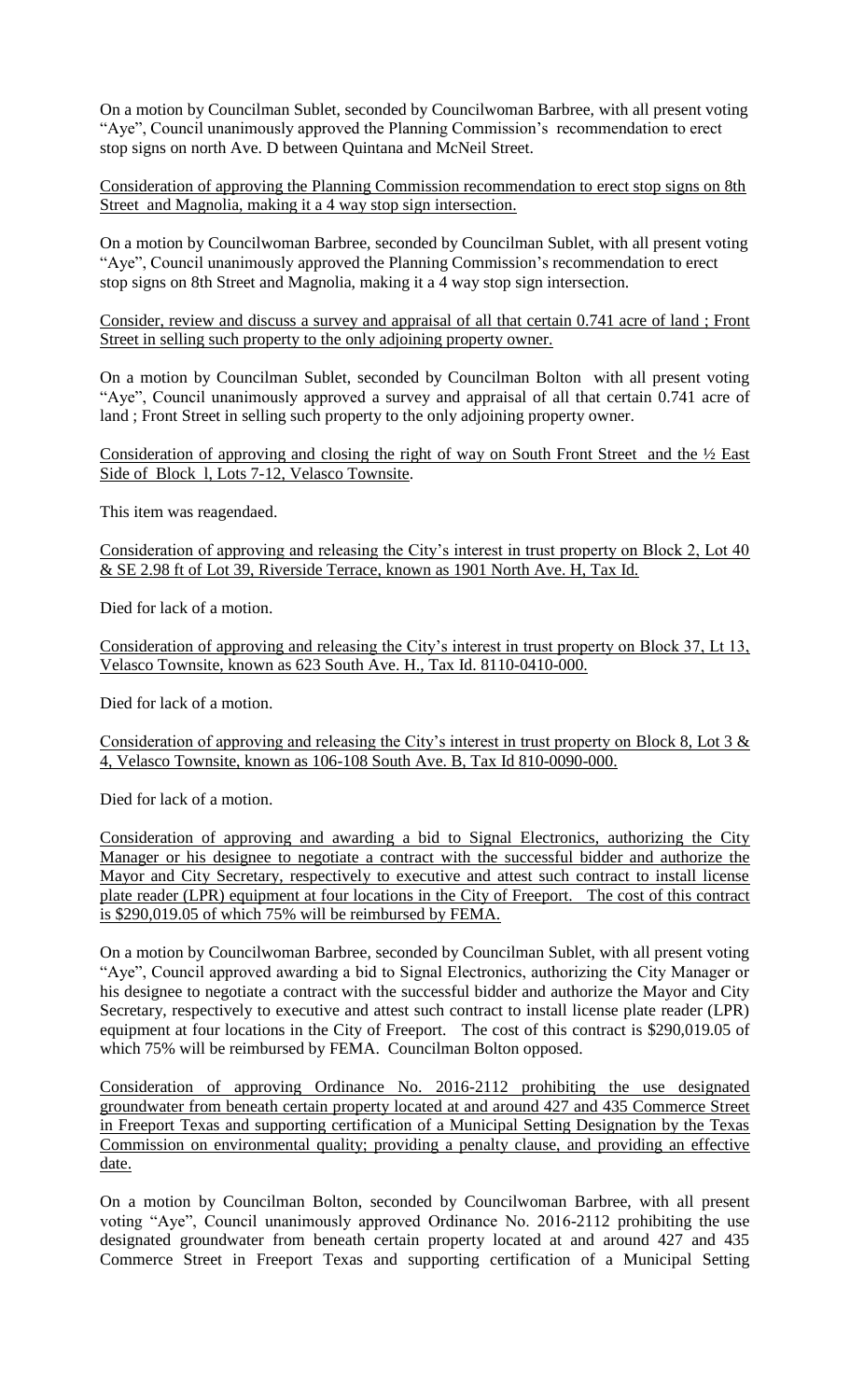Designation by the Texas Commission on environmental quality; providing a penalty clause, and providing an effective date.

Consideration of approving a 380 Agreement for Allside Investments, LLC -122 West Way Ste. 408, Lake Jackson, Texas for a housing development on Block 757, Lots 8-9 Velasco Townsite.

On a motion by Councilman Bolton, seconded by Councilwoman Barbree, with all present voting "Aye", Council unanimously approved a 380 Agreement for Allside Investments, LLC - 122 West Way Ste. 408, Lake Jackson, Texas for a housing development on Block 757, Lots 8-9 Velasco Townsite.

Consideration of approving a 380 Agreement for Allside Investments, LLC 122 West Way Ste. 408, Lake Jackson, Texas for a housing development on Block 757, Lots 10, 11, 12, Velasco Townsite.

On a motion by Councilman Bolton, seconded by Councilwoman Barbree, with all present voting "Aye", Council unanimously approved a 380 Agreement for Allside Investments, LLC - 122 West Way Ste. 408, Lake Jackson, Texas for a housing development on Block 757, Lots 10, 11, 12, Velasco Townsite.

Consideration of approving a 380 Agreement for RB Construction LLC, 114 Paintbrush ,Lake Jackson for a housing development on Block l, Lot 14, Windsor Terrace.

On a motion by Councilman Bolton, seconded by Councilwoman Barbree, with all present voting "Aye", Council unanimously approved a 380 Agreement for RB Construction, LLC, 114 Paintbrush ,Lake Jackson for a housing development on Block l, Lot 14, Windsor Terrace.

Consideration of approving a 380 Agreement for RB Construction LLC, 114 Paintbrush, Lake Jackson for a housing development on Block 3, Lot 15, Windsor Terrace.

On a motion by Councilman Bolton, seconded by Councilwoman Barbree, with all present voting "Aye", Council unanimously approved a 380 Agreement for RB Construction LLC, 114 Paintbrush, Lake Jackson for a housing development on Block 3, Lot 15, Windsor Terrace.

Consideration of advertising and setting April 26, 2016 for bids on the Riverside Lift Station upgrade, a CDBG program project No. B-15-UC-48-0005.

On a motion by Councilwoman Barbree, seconded by Councilman Bolton, with all present voting "Aye", Council unanimously approved advertising and setting April 26, 2016 for bids on the Riverside Lift Station upgrade, a CDBG program project No. B-15-UC-48-0005.

Consideration of the approval of any action to be taken, as a result of closed Executive Session.

On a motion by Councilman Bolton, seconded by Councilwoman Barbree, with all present voting "Aye", Council unanimously approved the settlement agreement between USOR Site PRP Group.

Mayor Norma Garcia closed the Formal Session and Opened the Executive Session at 6:15 p.m.

Executive Session:

Section 551.071, Government Code:

Consultation with City Attorney concerning pending or contemplated litigation, settlement offers or other matters in which his duty to the City Council under the Texas Disciplinary Rules of Professional Conduct of the State Bar of Texas clearly conflicts with Chapter 551, Government Code, to wit:

- Manning Rollerson
- Interlocal Agreement with Port Freeport
- Settlement Agreement between USOR Site PRP Group

Mayor Norma M. Garcia closed the Executive Session and Reconvened the Formal Session to motion on Item 21 at 7:07 p.m.